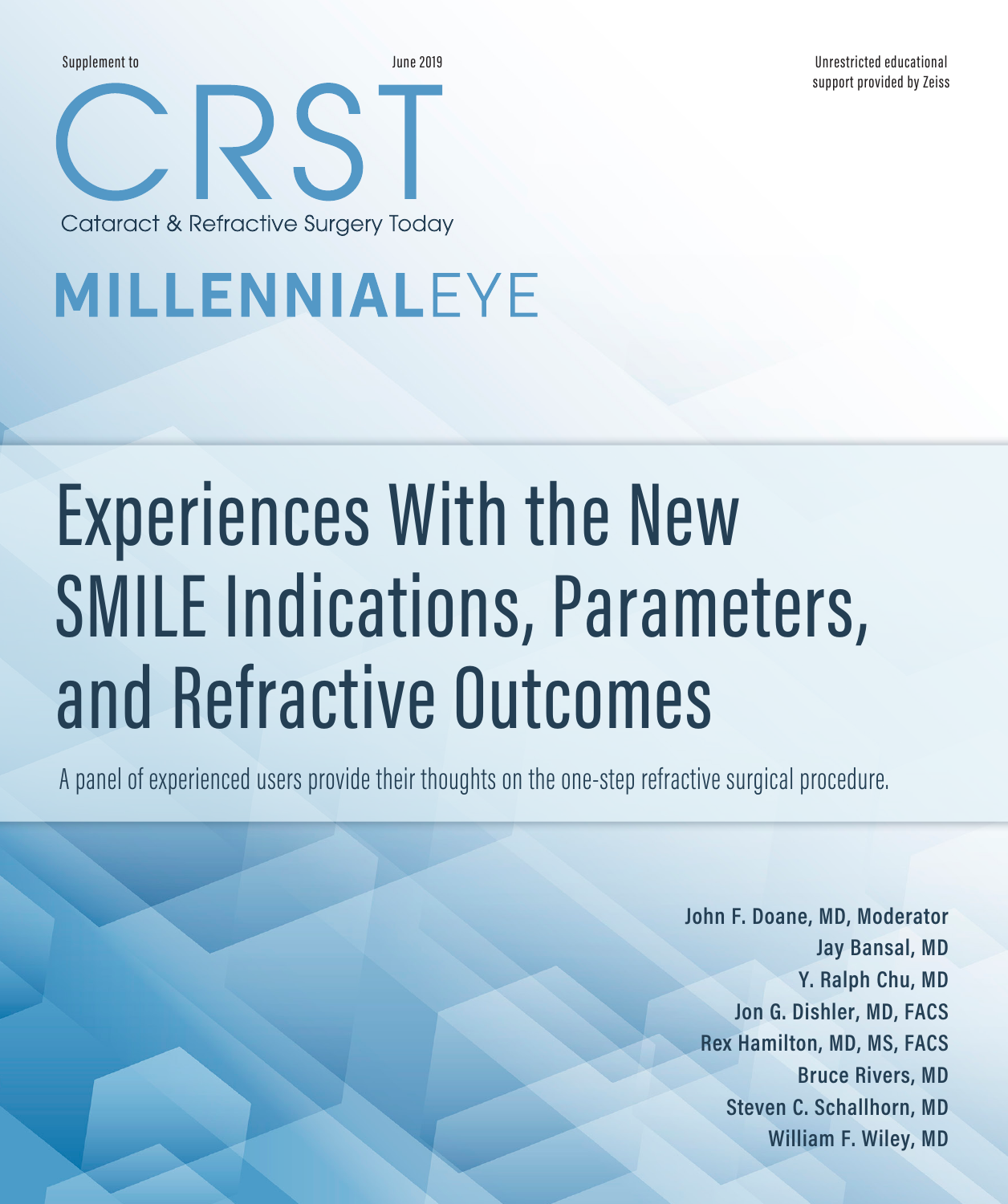# Experiences With the New SMILE Indications, Parameters, and Refractive Outcomes

A panel of experienced users provide their thoughts on the one-step refractive surgical procedure.



















John F. Doane, MD Moderator

Jay Bansal, MD Y. Ralph Chu, MD Jon G. Dishler, MD, FACS

Rex Hamilton, MD, MS, FACS

Bruce Rivers, MD Steven C.

Schallhorn, MD

William F. Wiley, MD

*The ReLEx® SMILE® procedure with the VisuMax femtosecond laser (ZEISS) has been performed more than 2 million times internationally and*  was approved by the US FDA in 2016. Based on a pivotal study of 336 eyes at five sites in the United States, the initial approval for SMILE was for *the reduction of myopia from -1.00 to -8.00 D, with 0.50 D of cylinder or less.* 

*In October 2018, the FDA granted an expanded indication to treat sphere from -1.00 to -10.00 D and cylinder up to 3.00 D, with a manifest refraction spherical equivalent up to 11.00 D. The new parameters are similar to the settings previously available outside of the United States. The benefits of SMILE include smaller incisions, faster healing times, and potentially greater biomechanical stability and reduced postoperative dry eye.*

*I have found the benefits of SMILE to be noticeable. With a few months of experience with the software upgrade, a group of colleagues gathered to discuss our experiences and recommendations. We all agree that SMILE is the refractive procedure of the future.*

—John F. Doane, MD

### The Immediate Benefits of Expanded Parameters

John F. Doane, MD: You are all early adopters of SMILE in the United States. Following FDA approval in 2016, I was performing SMILE on approximately 60% of my refractive patients. With the new approval and indications, this has jumped to 95% of my refractive patients. How many of your patients are electing SMILE as their refractive procedure, and has that increased with the recent approval to treat astigmatism?

Bruce Rivers, MD: As a surgeon in a military center, our situation is unique in that PRK has remained dominant over LASIK because of the (albeit small) risks of a flap. I can now offer my patients a procedure with the stability of PRK and the healing of a LASIK procedure. The rapid healing of the SMILE procedure means that my patients can deploy sooner than the 3-month waiting period following PRK. If you are in a combat unit, that can really drive your decision. Now, about 40% of my refractive patients are choosing SMILE, and some even come in asking for it.

Jay Bansal, MD: In the last 3 months, our number of refractive patients selecting SMILE has increased significantly with

indications that that percentage will continue to increase. An important step has been to educate my network of referring optometrists and our own staff in explaining the advantages of SMILE to patients. In our experience, once an OD has seen a SMILE procedure, they get very excited. Now that our referral network is comfortable with the procedure and the new parameters allow us to treat astigmatism, I believe the percentage of SMILE procedures will increase even more quickly.

Y. Ralph Chu, MD: We have a large comanagement network with 300 to 400 referring ODs. We started educating them last year that SMILE was coming, with our early positioning focused on patients who may not be candidates for PRK or LASIK. The wife of one of our referring ODs was just such a patient, a -6.0 D of myopia with dry eyes, allergies, and currently wearing contact lenses. We performed SMILE on her and she achieved 20/20 vision on postoperative day 1. Not only does that help with the referral network, but we were also able to leverage her experience and get her on the local news. We were performing SMILE on about 10% of our refractive patients, but with the indication expanded to astigmatism correction, that has increased to about 30%.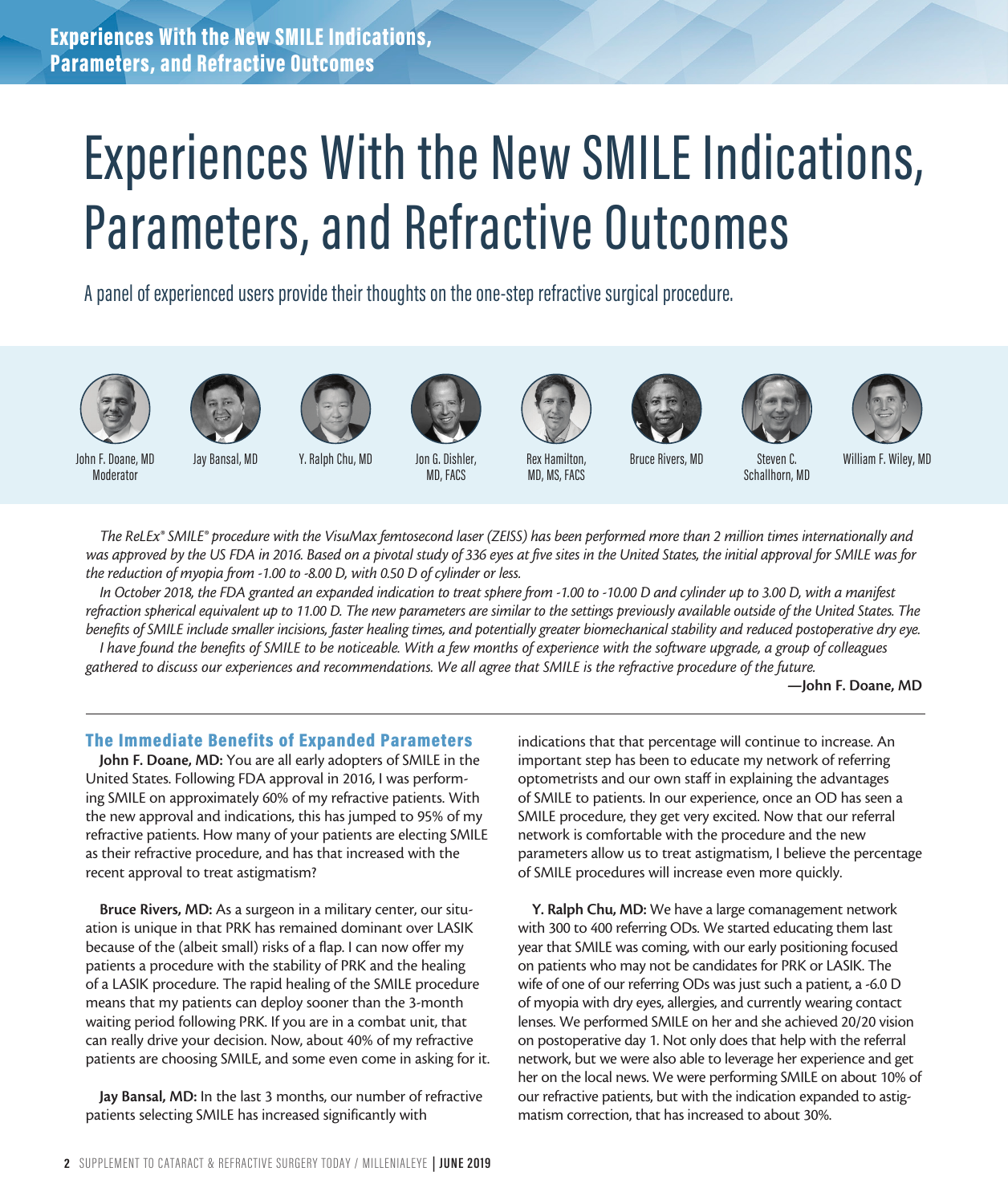### The Outer Limits—Who Are Your SMILE Patients and How Do You Operate?

John F. Doane, MD: I appreciate this insight on how everyone is progressing with SMILE. It is obvious that for us, there is a lot of enthusiasm for the procedure and what it can do for our patients. I perform SMILE regularly on patients with as little as -1.0 D of myopia. We follow up with every patient to assess their satisfaction with their procedure at different time points, and I think the patients who were -1.0 D are the happiest and most excited of all patient groups. I have no hesitation about operating on them. Can I get your thoughts on your individual refractive limits for the procedure?

Y. Ralph Chu, MD: I think that my answer changes as I've gotten more comfortable with the technique. When I first started, I performed SMILE on patients who had -4.0 D of myopia or greater, with a thick lenticule. The first 50 cases were critical for the learning period. Now I am most comfortable performing SMILE on patients with -2.0 D of myopia and greater.

Rex Hamilton, MD, MS, FACS: I agree with Dr. Chu, in that it is best to stick with higher corrections and thick lenticules while you are learning. As you gain experience, the interface at the lenticule edge becomes more transparent, and I am now comfortable performing SMILE below -2.0 D.

Bruce Rivers, MD: I have frequently performed SMILE on patients with -1.0 D of myopia. I had a patient 2 weeks ago that came in asking for SMILE and was -1.5 D in his right eye with 0.75 D of astigmatism, and -0.75 D of myopia in his left eye. When patients are 0.5 D or less, we will do a spherical equivalent, so that put him at -1.0 D. I operated with that in mind, and his vision was 20/20 on the first postoperative day. He was very happy. I perform SMILE on these patients with minimal error all the time.

John F. Doane, MD: Along with the expanded parameters, the VisuMax software (ZEISS) was also updated to include the currently available ranges:

- Sphere 1.0 to 10.00 D
- Cylinder 0.75 to 3.00 D
- Spot and track settings of 3.0 to 4.5 µm
- Adjustable energy settings: 125 nJ to 190 nJ
- Transition zone of 0.0 or 0.5 µm
- Incision angle of 60 or 90°

We now have the same ability to adjust our spot and track settings as our colleagues outside of the United States (Figures 1 and 2). Moving from 3.0 spot and track spacing to 4.5 spot and track spacing effectively lowers the amount of energy applied by about 30%, which contributes to a quicker visual recovery. Can you share your outcomes with the old settings versus the new settings?

Y. Ralph Chu, MD: We have seen excellent early postoperative results since we first started offering SMILE, but I definitely feel



**FIgure 1. 130 nJ with 3.0 µm spot and track settings.**



**Figure 2. 125 nJ with 4.5 µm spot and track settings.**

there has been a further decrease in recovery time since the new software was released, similar to the OUS software settings.

Steven C. Schallhorn, MD: The low energy settings on the new software have really helped, making it easier to remove the lenticule and speeding visual recovery.

Rex Hamilton, MD, MS, FACS: We have received unbelievable results, especially with the new energy settings. We are using the lowest energy settings and the widest spot spacing, and I love the results.

Jay Bansal, MD: I think the new energy settings have been a complete game changer. I did not perform SMILE on anyone with less than 4 diopters of error prior to the software update, and now I would have no hesitation performing SMILE on a -2.0 D patient.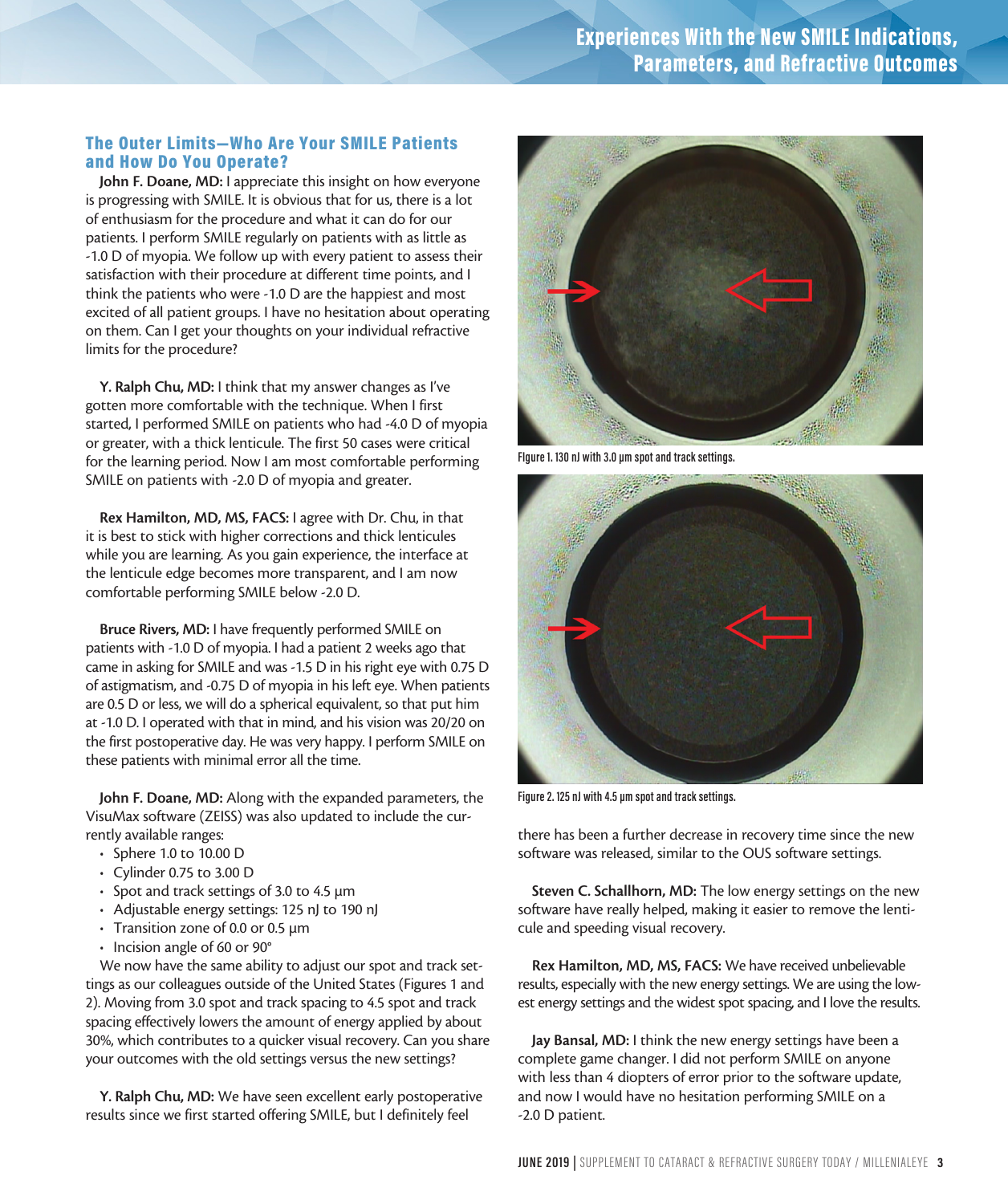William F. Wiley, MD: In my opinion, it's almost like a new laser. Previously, we couldn't get the laser energy low enough to allow for an easy dissection, which resulted in delayed visual recovery. Although the week one and later results were quite good, it was rare for us to have a patient achieve 20/40 on postoperative day 1. Now, it's rare that we have a patient with vision worse than 20/40 on day 1. The fact that we can now treat astigmatism means we can treat almost anybody, and that makes it a whole new procedure from the standpoint of our front office and what we can offer patients.

John F. Doane, MD: Most lasers are using spot and track settings in the 4.2 to 4.5 µm with energies of 125 to 150 nJ range. These settings reduce the total corneal energy and provide faster visual recovery. The ZEISS clinical team works with the surgeon to optimize the laser settings for the surgeon's preference, taking into account the ease of tissue dissection and visual outcomes. Most surgeons are using the smaller incision angle of 60°. Personally, I vary my energy settings depending on the patient. If the SE is -2.0 D or less, I lower the energy by 5 nJ. I think an important point is the total energy distribution. One piece of advice for this group is to change the energy setting to be even lower; that will result in a nicer dissection and a much quicker visual recovery. What are the rest of you using for settings?

Jon G. Dishler, MD, FACS: The change from 3.0 to 4.5 µm spot spacing dramatically impacts the energy per square unit area. The energy of each individual spot has some impact on how many bubbles you get in cavitation.

John F. Doane, MD: My initial thought was that with wider spots, I may have needed higher energy. But that is not the case. The femtosecond laser is a focused laser, and when you get the opaque bubble layer, you lose focus and get optical breakdown. That causes a poorer dissection. The wider spots help avoid the opaque bubble layer, which means the laser efficacy is increased, and that is why we can use lower energies with the wider spot spacing.

Rex Hamilton, MD, MS, FACS: In regards to the incision angle, I know we are all using the smaller 60° incision angle. The 90° incision created almost a mini flap, and it would fold over and striae would result. That is pretty much gone with a 60° incision. The benefits of SMILE are the biomechanical and dry eye advantages, so it makes sense to me to go as small as we can.

John F. Doane, MD: I know there are varying opinions in this group regarding irrigating. A 6-month prospective study of SMILE in 91 eyes conducted by Walter Sekundo, MD, PhD, and colleagues included irrigation of the intrastromal space. In this population, 10% of cases had visually insignificant microstriae. Sekundo and colleagues recently completed another study that is in press with the *Journal of Cataract & Refractive Surger*y, that

### **Average SMILE Parameters in the United States**

- Cap thickness: 120 µm
- Incision size: < 4 mm at 12 o'clock
- Spot & track: 4.4
- Lenticule edge thickness: 15 µm
- Optic zone: 6.0 6.5 mm

did not find a difference in irrigating versus not irrigating the interface. What are the panelist experiences on this topic?

Bruce Rivers, MD: I feel the biggest change in my patients' results came when I stopped irrigating following the procedure. Once I stopped, my postoperative day 1 results improved dramatically.

Rex Hamilton, MD, MS, FACS: I had the same experience. I realized that I was putting fluid in the cavity and possibly creating edema. I stopped irrigating 18 months or more ago and have had great outcomes. I just use a circular Weck-Cel sponge to lightly blot the cornea.

Jay Bansal, MD: I do irrigate, and my rationale has been that irrigation helps reduce the potential for microstriae and minimizes any chance of loose epithelial cells remaining in the pocket.

William F. Wiley, MD: I irrigate all of my cases, and many of my patients still achieve 20/20 or 20/15 vision on postoperative day 1. My thought has been the same, to reduce any microstriae.

### Precision With Refraction and Nomograms

John F. Doane, MD: Let's move into how you are refracting your patients and then if you find it necessary to use a nomogram to get the best results. I have had enough patients to develop a nomogram. They are all a little bit plus at 2 weeks postoperative, not quite as much as 3 months postoperative, and hopefully by a year they are on target. If they are over 40 years of age, I don't like them to be plus. I have found that, if you refract like we did in the FDA study, you should be spot-on. In speaking with our international colleagues, I found that almost everybody adds additional treatment for myopia, and then they also alter how they treat astigmatism. Typically, if a patient is under -5.0 D, I add 5 to 7% in the spherical component. With astigmatism, I add 10% against-therule. I do nothing in patients with-the-rule. In looking at our outcomes, we see that in patients above -6.0 D we are drifting a little bit myopic, so typically I will add 10% for patients above -6.0 D.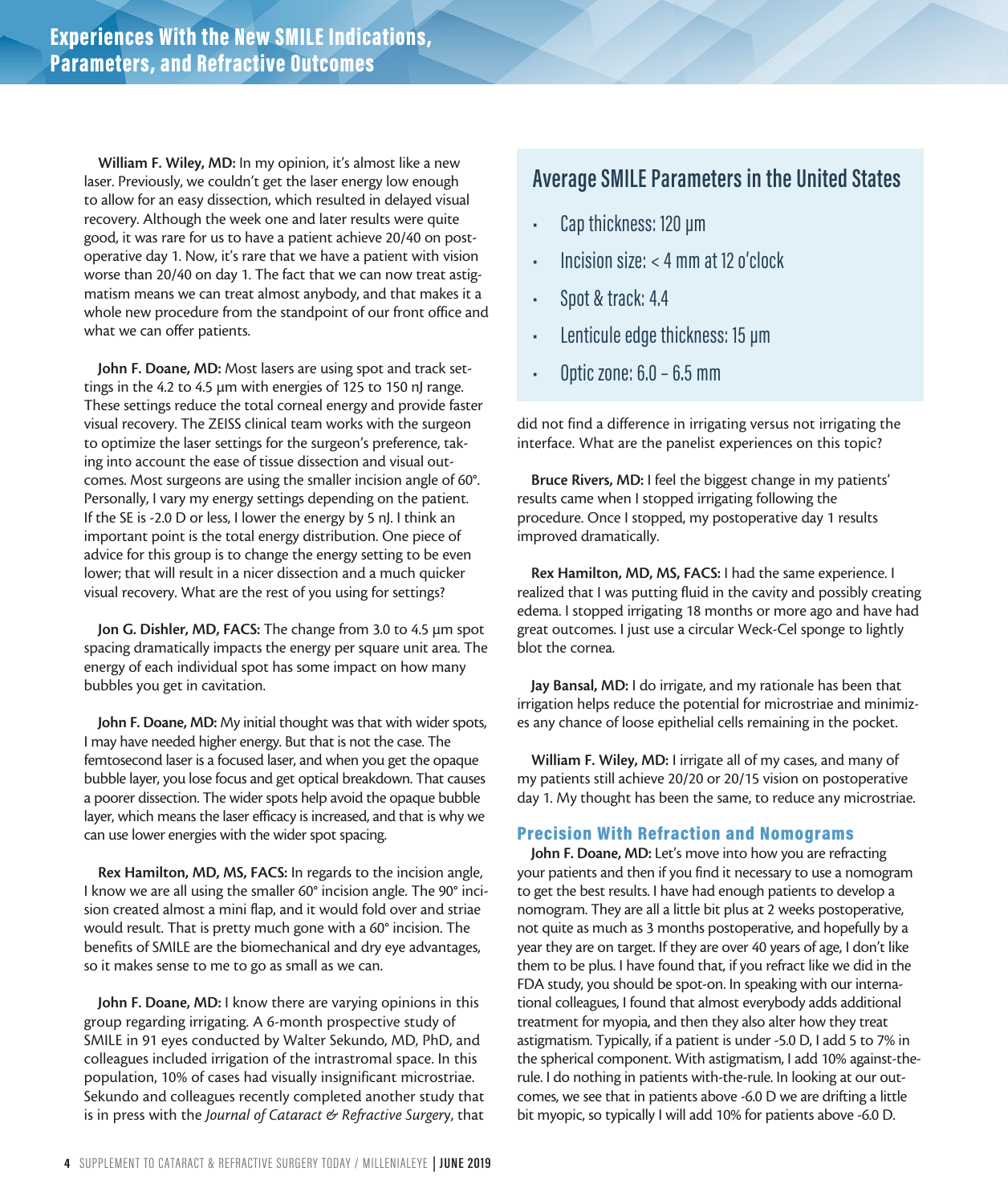Steven C. Schallhorn, MD: I've found that unless you do a nomogram right, it can be worse than no nomogram. You have to be very exact in how you refract patients, and you have to have a large enough sample size. There is no doubt that a properly-done nomogram can improve patient outcomes, but it takes diligence to do it right, and I am also a believer in keeping clinical routines simple. For me, a nomogram that is useful in clinical practice has got to be simple. That makes it important that the laser is accurate out of the box. The cylinder outcomes in the SMILE PMA were excellent, and that was without marking the cornea.

Y. Ralph Chu, MD: We do not have a nomogram nor do we make any adjustments as of this time. I use the system right out of the box, and I have received great refractive results. In our clinic, we refract our SMILE patients just as we would any other refractive patient. When a patient has 0.5 D of cylinder, I do a spherical refraction, and then I do a spherical equivalent refraction to see if they like that. It's as simple as typing in -8 D + 0.50 D, or -8 D, or -8 D and 0.25 D, or -7.75 D if it's a plus. We have not found cyclotorsion to be a major issue.

Rex Hamilton, MD, MS, FACS: The effects of environment and other issues on SMILE are completely different than LASIK. A nomogram for LASIK is obviously completely different than what you will do for SMILE. Intuitively, it seems like the SMILE nomogram should be simpler, given that it will not have to factor in the amount of correction or hydration level of tissue that is exposed to air. I have tracked my results from day 1 and developed my personal nomogram. I add 5% onto the sphere, nothing for against-the-rule astigmatism, and I add 15% to cylinder for with-the-rule astigmatism. Just like with my LASIK eyes, I target +0.25 D of sphere for patients under 30, plano for patients in their 30s, and -0.25 D for patients over 40. With the lower energy and wider spot spacing, the lenticule is crystal clear and there is no fluffiness at the lenticular edge. At the end of the dissection, the cornea is perfectly clear. I have performed SMILE with these settings on about 40 eyes and only had 1 eye that was not 20/20 on postoperative day 1. That was due to a bandage contact lens being used for a slight epithelial defect at the cut site. One issue that the surgeon must pay attention to is loose epithelium due to friction from the instrument at the incision site. This loose epithelium can be implanted into the interface.

Steven C. Schallhorn, MD: I target +0.25 D in younger patients to account for any regression that may occur.

Jon G. Dishler, MD, FACS: That is exactly what we do. I have seen a few undercorrections, but no overcorrections. If anything, it probably needs a bit of a push.

Jay Bansal, MD: I have found the laser to be pretty good out of the box, perhaps tending towards undercorrection at this point.

John F. Doane, MD: My approach to astigmatism is, worst case scenario, leave the patient with slight with-the-rule astigmatism, e.g., < 0.25 D. I apply the same logic that I apply with my cataract patients. I try to undercorrect with-the-rule Toric lenses. If a patient comes in with 0.5 D of against-the-rule astigmatism, I will treat 0.75 D of astigmatism at their refractive axis. Worst case scenario, again, I leave them with 0.25 D of with-the-rule astigmatism.

William F. Wiley, MD: We also keep in mind the understanding derives from ideal astigmatism outcomes in cataract surgery that it is preferable to leave people a little bit with-the-rule rather than against-the-rule astigmatism. Over time, we tend to drift and pick up more against-the-rule, so if a patient comes in with 0.50 D of against-the-rule astigmatism, I'm going to correct that, which would result in a final refraction of 0.25 D with-the-rule. But if they come in with 0.5 D of with-the-rule astigmatism, I'd probably leave that untreated as I don't want to flip them to an against-the-rule postoperative refraction.

### The Truth About Enhancements

John F. Doane, MD: In the FDA studies, I had to enhance 1 eye out of 90 in the spherical study and 1 eye out of 90 in the astigmatic study. I think that is close to where I am since commercialization. One thing we are doing differently is that, with LASIK enhancements, we do them at about 90 days, when enhancement is needed. With SMILE, we are really trying to push those patients to 12 months. It is interesting to see that patients who were unhappy at 3 months might be happy at 12 months. Since we are pushing a little bit plus with our nomogram, we are seeing that someone who might have been unhappy at 3 months is settled at 12 months. I have also had patients who were -6.0 D or -8.0 D prior to surgery, and when I see them 2 weeks postoperatively I have seen some with a minus refraction, such as -1.0 D. In this instance, I will obtain a topography to ascertain if there is a central island-like appearance. If there is, this will diminish with time, and the refraction will drift toward plano sphere. When I see them again at 3 months and repeat the topography, it is now flat. I think it may just be necessary remodeling or perhaps a little bit of swelling. It is not often—definitely less than 5% of patients—but it is something I keep in mind if a patient comes back in and is still -1.75 D. I perform topography and then have them come back in a couple of weeks. What has your experience been with enhancements?

William F. Wiley, MD: Over 18 months and a couple hundred eyes done with SMILE, we've only had one enhancement. So, it is a rare incidence. From my experience, SMILE is a more predictable and more stable procedure. When an enhancement is necessary, I look at the positive aspects. There are multiple available approaches for correction. If a patient comes in looking for an enhancement and they had LASIK 6 or 8 years prior, all we have is PRK. It's really not that easy to treat those patients.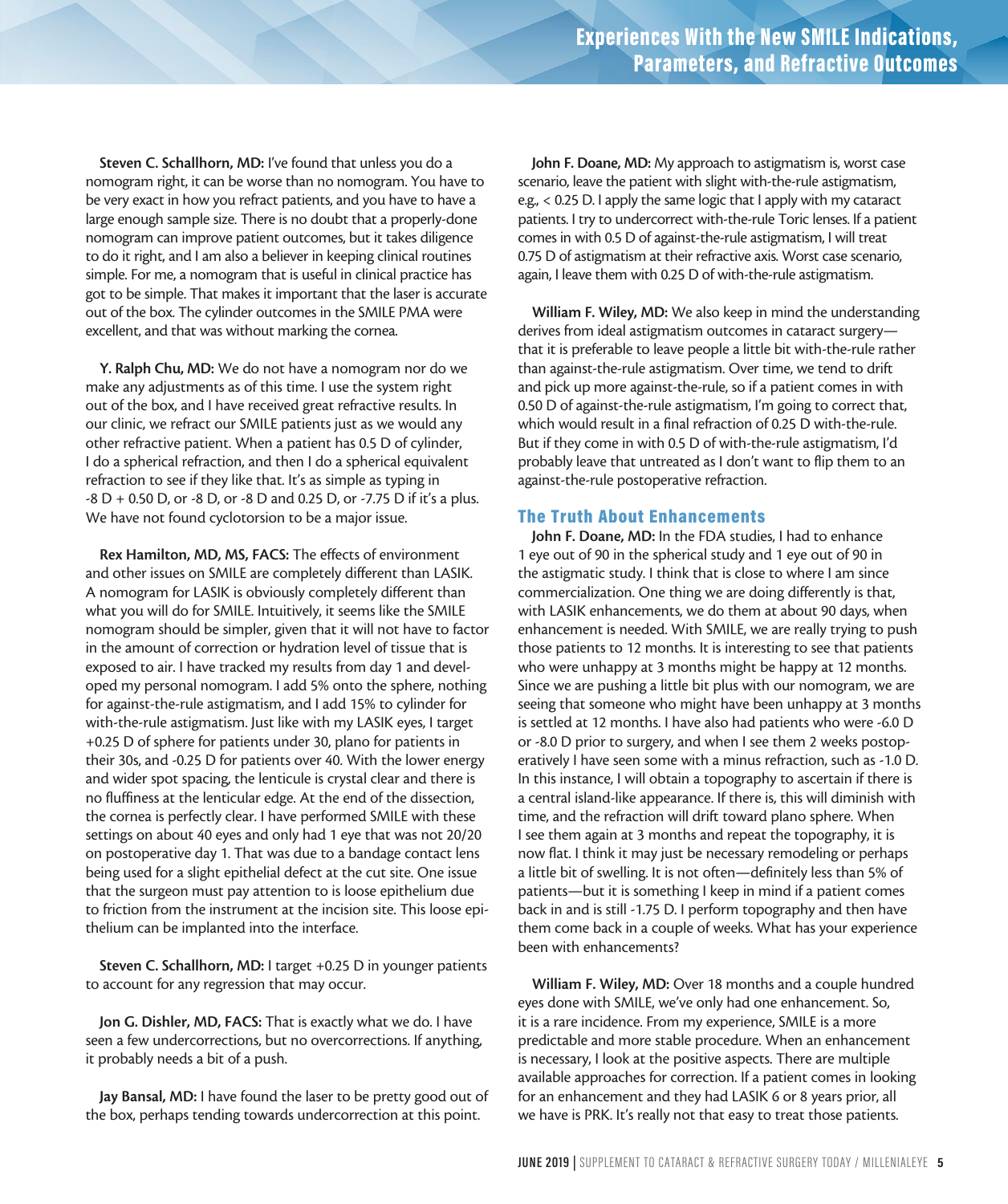With SMILE, patients have a pocket rather than a flap, so I think there are more opportunities with safer options. You can perform thin flap LASIK, going above the SMILE flap, or you can choose to go below the previous SMILE site with a thicker LASIK flap. Alternatively, you can perform PRK. You really have a few options, and the ultimate choice will most likely be influenced by why the patient chose SMILE originally.

Rex Hamilton, MD, MS, FACS: I have enhanced one eye that had residual astigmatism. I used PRK. This is less than 1% of eyes, compared to a 2 to 3% enhancement rate for LASIK.

Y. Ralph Chu, MD: I have not had to enhance any SMILE patients either.

Jon G. Dishler, MD, FACS: I have had to perform two enhancements following SMILE, and on both occasions, I enhanced with PRK. I have done a number of post-LASIK PRK.

### Centration and Tracking With the VisuMax

John F. Doane, MD: Another unique aspect of SMILE is that tracking is not necessary. However, similar to cataract surgery, there are a few steps that may be helpful to achieve the best outcomes for your patients. To aid possible cyclotorsion, I use an image generated by the Humphrey Atlas Topographer (ZEISS). We know that when the pupil constricts, the center of the pupil tends to move superior nasal. The cornea, or line of sight, doesn't change with the amount of light, but the center of the pupil does. That is why it is necessary to use the corneal vertex and to try and have the same amount of light in the OR as when the Humphrey image was acquired.

Steven C. Schallhorn, MD: The SMILE procedure has a low suction that immobilizes the eye, whereas the excimer laser procedures need tracking and cyclotorsional registration. I think centration is a critical element to achieving good results.

Jay Bansal, MD: The issue with centration is, are you centering based on fixation or are you centering based on the pupil?

Rex Hamilton, MD, MS, FACS: We have the Galilei System (Ziemer), which provides a picture of the pupil and iris with a crosshair through the visual axis. I print that and reference it during surgery to make sure I'm centering on the visual axis of the patient. When I ask the patient to fixate, I find this reference correlates very closely.

William F. Wiley, MD: I use the AcuTarget Optical Quality Analysis System similarly to how Dr. Hamilton uses the Galilei System (Ziemer). In addition, we have a Mastel Ring Light that is connected to the operating scope on the VisuMax and projects a Purkinje image when the patient is on the table. I correlate the Purkinje image to the information gathered from the AcuTarget to see if the patient has angle kappa or not. Then, when I dock under the microscope and look for the green light, I make sure everything is in agreement, adjusting as necessary.

Jon G. Dishler, MD, FACS: It is important that the patient is looking at the green light under the laser. Sometimes they think they are fixated, but it is obvious they are not. I tell them to look away for a second, and then look back at the light. Another thing we have found to be very helpful is turning our ring light down as low as possible while still being able to see. When the light is too bright, the patients want to squint.

Y. Ralph Chu, MD: This is all true. However, listening to this kind of expert advice made me nervous when I was first starting SMILE, but experience has shown that the SMILE procedure is also incredibly forgiving. If we were doing a 3-mm lenticule, you would be in big trouble if you were off by 100 µm. We are doing a 6.5-mm lenticule, so it is very forgiving. I think the critical part for surgeons is centration during docking.

### Transitioning Your Practice to SMILE

John F. Doane, MD: Thank you for all of your excellent technical advice. Now let's switch gears to a business mindset. How do you transition your practice from an excimer laser to femtosecond SMILE? In my practice, I present SMILE as the latest version of LASIK, a procedure that continues to evolve and improve. SMILE has several advantages over its predecessor, such as less discomfort, less dryness, and no need to protect a flap because there is no flap. I explain that in many other developed countries, SMILE is much more common than LASIK, but here we have just been waiting on the FDA. Finally, I tell them that in the FDA clinical trials, every patient received SMILE in one eye and LASIK in the other, and the majority of patients said they preferred the SMILE eye. How do you have this discussion with patients?

Y. Ralph Chu, MD: The first thing you are changing is your education program. Staff, technicians, and referring optometrists all have to be educated prior to educating patients. When a patient walks into your refractive practice, they have to feel comfortable with all of the options that you are talking about. We started with all-staff meetings, introducing them to SMILE before we even started offering the procedure. I had my staff, nurses, technicians, and anyone who will work with a patient participate in a wet lab so they could feel and see the tissue and really understand what we are doing. When we started performing the procedure, I had the staff rotate through attending and watching the procedure. Then we started reaching out to our referral network with a series of dinners and one-onone discussions. One of the most important things I did was educate myself. I went out of the country to a surgeon with a lot of SMILE experience and trained with him. It's a different laser, a different cockpit, so it's a big transition. Watching a colleague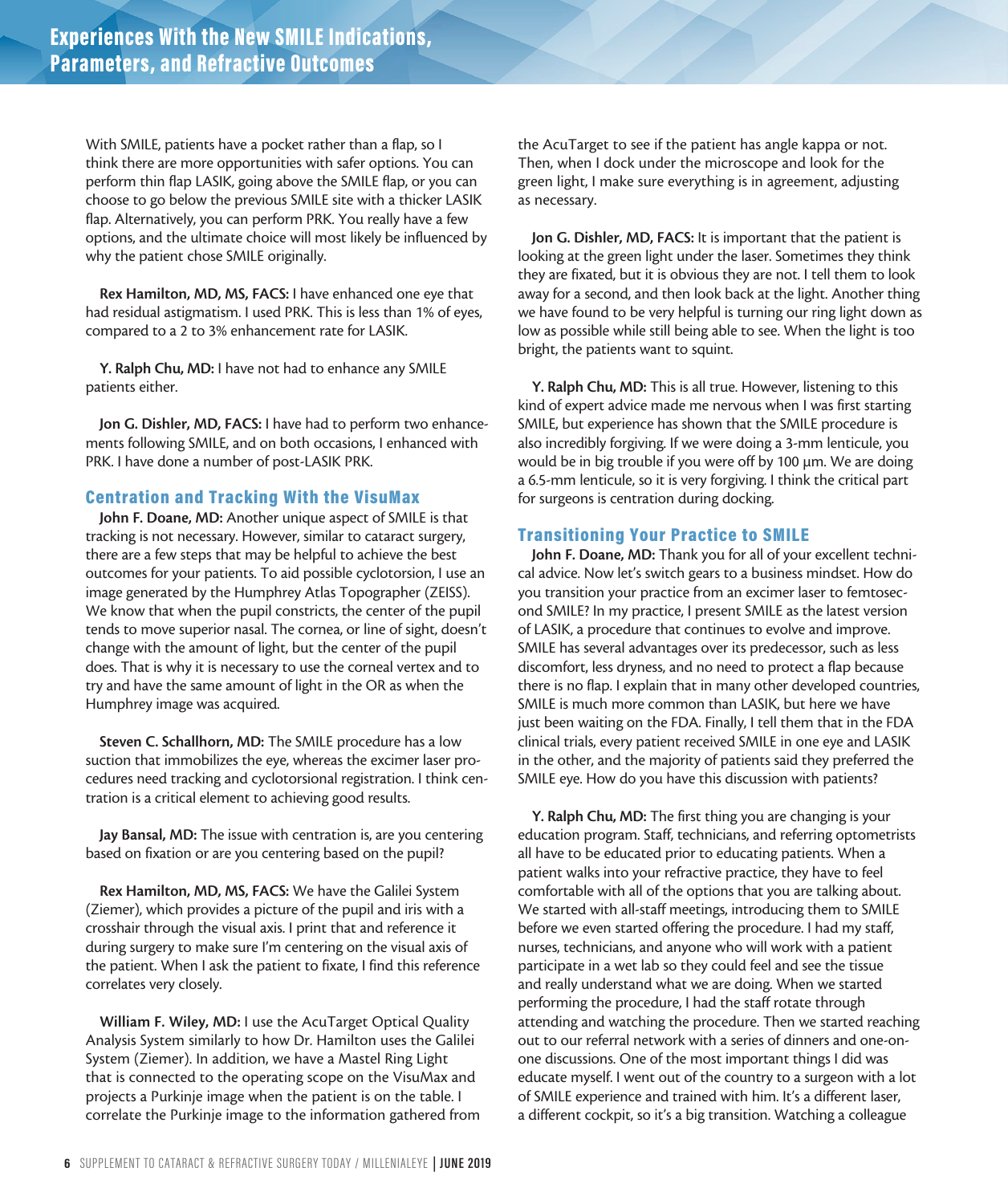### **The SMILE procedure has a low suction that immobilizes the eye, whereas the excimer laser procedures need tracking and cyclotorsional registration. I think centration is a critical element to achieving good results. —Steve C. Schallhorn, MD**

perform the procedure, watching him manage the postoperative period, and then performing the procedure with him was a great experience. I also had my staff visit Dr. Doane's practice to observe their patients and ask questions. The result of all this is that when we started SMILE, the transition was smooth.

Steven C. Schallhorn, MD: Like Dr. Chu, I feel that educating staff is critical. The staff members need to believe in what they are saying, and performing SMILE on your staff can help. Human beings are very adept at picking up subtle emotional signs and developing trust. A staff that truly believes in SMILE is a great addition.

Jay Bansal, MD: There are also financial decisions to make in regards to integrating the SMILE procedure into your business. In our practice, we decided to price SMILE higher than our other refractive procedures, so patients have to make a financial decision in addition to a treatment decision.

Jon G. Dishler, MD, FACS: We started out with a higher price for SMILE but have since decided to lower it to be priced the same as PRK or LASIK. I wanted my patients to make their decision based on which procedure was best for them and not be influenced by what they can afford.

Rex Hamilton, MD, MS, FACS: We are the only practice in our area to offer PRK, LASIK, and SMILE, providing our patients the opportunity to truly choose what is best for them. Thus, we felt we had the competitive advantage to raise our prices across the board but keep them all priced the same.

Y. Ralph Chu, MD: I offer SMILE, PRK, and LASIK all for the same price as I want my patients to feel like I am genuinely trying to take care of them, rather than upgrade to something new.

Rex Hamilton, MD, MS, FACS: As far as educating patients about SMILE, ZEISS provides a flip book that shows PRK, LASIK, and SMILE that is beautiful in terms of patient education. It demonstrates the evolution of refractive procedures and the differences in terms of recovery. I walk through it with my patients and that is how I educate them. I refer to the lenticule as a

"contact lens-shaped piece of material that is customized to your vision." I also performed the SMILE procedure on my patient counselor, which is invaluable in terms of allowing them to truly talk to patients about what their experience will be like.

Jay Bansal, MD: Our discussion is a bit different because we have a different price point for SMILE compared to PRK and LASIK. If we determine that a patient is a good candidate for either SMILE or LASIK, then we explain to them the advantages of SMILE, why we made the investment in the technology, and why we believe it is their best option. We continue to use the word LASIK, explaining that SMILE is the latest advance in LASIK surgery. It is a more expensive treatment, but it is the treatment we would choose for ourselves. We have many patients that say they know someone who had amazing results from LASIK and don't feel the need to have SMILE. Our conversion rate is currently about 50%, but we focus on SMILE on our website and other media, and every month our conversion rate is increasing.

William F. Wiley, MD: We have chosen to downplay the difference between LASIK and SMILE. I tell patients that I am going to perform laser eye surgery on them. I can do a pocket surgery or a flap surgery, and I prefer to do the pocket surgery, if I can. But if they are not a candidate for the pocket laser eye surgery, I will perform flap surgery, and that is fine too. Patients are relying on us to choose the best procedure for them and they may not necessarily be in the best position to understand the nuances of one procedure versus another. With that in mind, if patients are open to relying on the physician to choose the most appropriate procedure, we have them sign a general consent form that covers PRK, LASIK, and SMILE, stating that the patient consents to having the surgeon choose the procedure that is best at the time of surgery. However, many patients are more comfortable with a procedure that they are familiar with—focusing on the fact that their brother, cousin, etc., had LASIK—and thus choose to have that same procedure.

Jay Bansal, MD: My consent form states specifically that, in the SMILE procedure, at any time, the surgeon will have the option to choose the procedure that is most appropriate. I have patients sign that specifically.